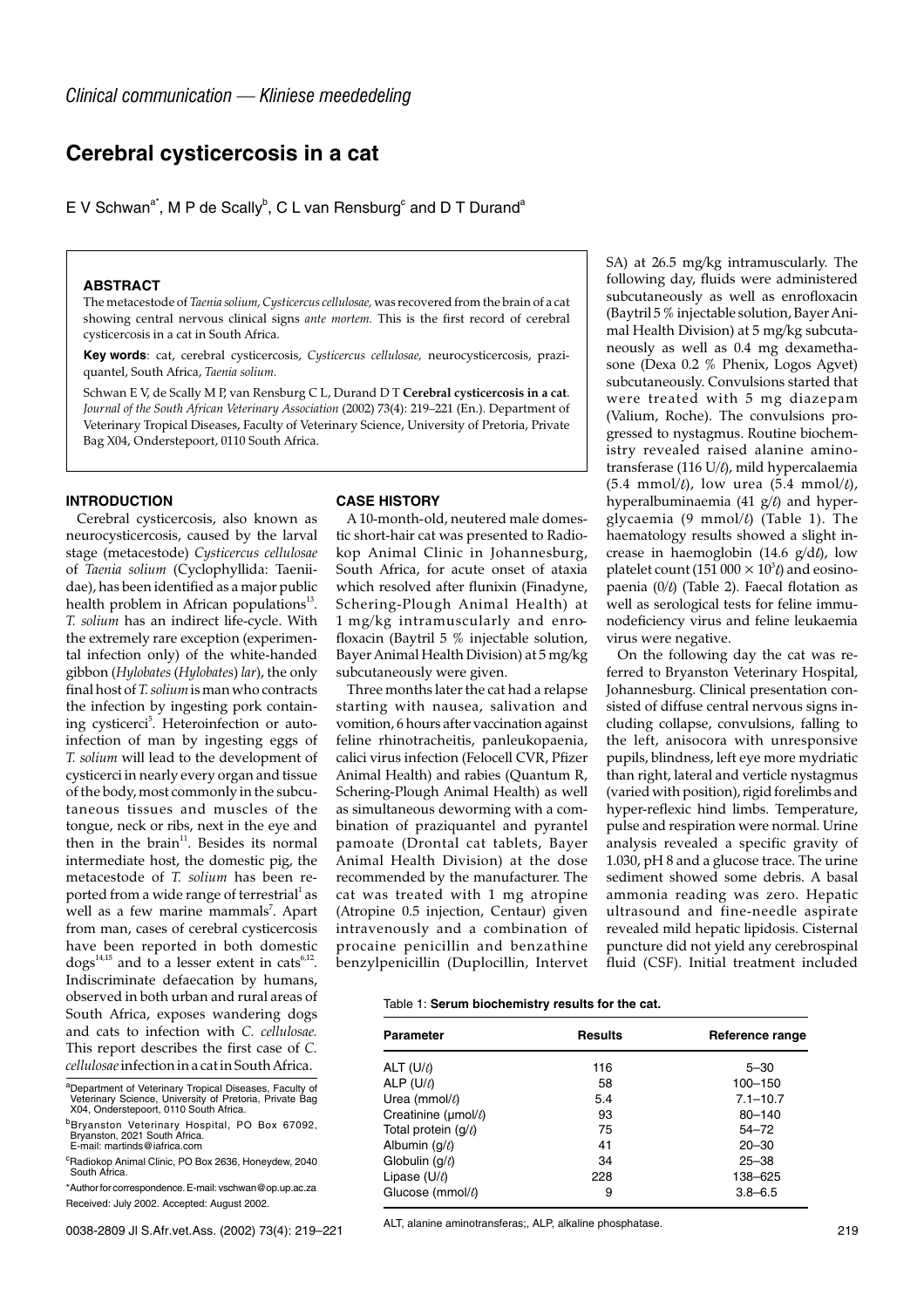#### Table 2: **Haematology results for the cat.**

| Parameter                              | <b>Results</b> | Reference range |
|----------------------------------------|----------------|-----------------|
| RBC $(x10^{12}/\ell)$                  | 8.96           | $5.5 - 10$      |
| Haemoglobin (g/d $\ell$ )              | 14.6           | $8 - 14$        |
| Haematocrit (%)                        | 42             | $30 - 45$       |
| MCV (fl)                               | 47             | $39 - 55$       |
| MCHC (%)                               | 35             | $30 - 36$       |
| Platelets $(x10^9/l)$                  | 151            | $300 - 600$     |
| WBC $(x10^9/\ell)$                     | 7.4            | $7 - 20$        |
| Neutrophils (mat abs) $(x10^9/\ell)$   | 5.25           | $2.5 - 12.5$    |
| Neutrophils (immat abs) $(x10^9/\ell)$ | 0.07           | $0 - 0.3$       |
| Lymphocytes (abs) $(x10^9/\ell)$       | 1.7            | $1.5 - 7$       |
| Monocytes (abs) $(x10^9/\ell)$         | 0.37           | $0 - 0.8$       |
| Eosinophils (abs) $(x10^9/\ell)$       | 0              | $0.1 - 1.5$     |
| Basophils (abs) $(x10^9/l)$            | 0              | $0 - 1$         |

RBC, red blood cell count; MCV, mean corpuscular volume; MCHC, mean corpuscular haemoglobin concentration; WBC, white blood cell count.

enrofloxacin at 5 mg/kg (Baytril 5 % injectable solution, Bayer Animal Health Division) subcutaneously, prednisolone (Prednisolone 1 % KELA, Centaur) at 2 mg/kg subcutaneously and vitamin B1 at a total dose of 50 mg/kg intramuscularly. Euthanasia was elected as the nervous signs were progressive.

Necropsy revealed a portion of the cerebellum prolapsing through the *foramen magnum,* thus accounting for the absence of CSF. On opening the meninges, CSF welled up, indicating increased intracranial pressure, possibly contributing to the cerebral prolapse. The *foramen magnum* did not appear abnormally shaped, nor the basal bone shortened. Multiple, spherical, 0.5 cm in diameter, thin-walled, semi-transparent, fluid-containing cysts with a single invaginated scolex were seen throughout the cerebral hemispheres (Fig. 1). The cysts were identified as cysticerci. The number of hooks on scoleces ( $n = 4$ ) was 27. The large hooks  $(n = 40)$  varied in length from 166 to 192  $\mu$ m whereas the small hooks ( $n = 40$ ) varied in length from 114 to 137  $\mu$ m. The number and size of the hooks fall in the range of the figures given by Verster<sup>19</sup> for *Cysticercus cellulosae*. The owner found the cat as a stray. Other cats in the household were asymptomatic.

#### **DISCUSSION**

Apart from a six-year old  $\log^4$ , cerebral cysticercosis (neurocysticercosis) caused by *Taenia solium* has never before been recorded from a domestic cat in South Africa. Cysticercosis is the most common parasitosis affecting the central nervous system in man<sup>16</sup>. The disorder produces a complex neurological picture with many degrees of severity depending on topography and the number of lesions. In the brain, cysts may be parenchymal, meningeal or ventricular $^8$ . Secondary to the parasitic infestation is an inflammatory reaction that produces additional complications and in many instances causes



Fig. 1: **Invaginated scolex of Cysticercus cellulosae.**

more neurological disturbances than does the parasite itself<sup>16</sup>. Dying cysts provoke acute inflammation and tissue damage. The most common manifestation of cerebral cysticercosis is epilepsy caused by parenchymatous cysts $^3.$ Meningeal cysts in the basal meninges excite an intense inflammatory response, and may cause obstructive hydrocephalus. Ventricular cysts may float about blocking the aqueduct of Silvius, causing intermittent hydrocephalus with severe headache and vomiting<sup>11</sup>.

Clinical signs described from affected cats range from hypersensitivity, progressive ataxia, ambulatory incoordination to paralysis<sup>6,12</sup>.

The latest episode of nervous clinical signs in the present case appears to have started 6 hours following vaccination and deworming with Drontal cat tablets (Bayer Animal Health Division). Praziquantel, one of the active ingredients in Drontal cat tablets, is a cestocidal drug, active in a single oral, subcutaneous or intramuscular dose against a broad range of juvenile and adult tapeworms in the gut and bile ducts as well as flukes of animals and humans  $2,20$ . In addition, praziquantel is effective against the cysticerci of several *Taenia* species, including *Cysticercus cellulosae* of *T. solium,* and is therefore widely used as the drug of choice in the treatment of human neurocysticercosis. However, the reaction caused around the dying cyst can lead to severe complications such as acute obstructive hydrocephalus<sup>3</sup>. For this reason, praziquantel must only be used in hospital inpatients under careful expert neurological supervision. In the present case the onset and aggravation of the neurological clinical signs were most probably caused by the administration of praziquantel. Although the recommended dose of 5 mg/kg praziquantel for the treatment of intestinal tapeworm infection in animals and man is only a tenth of the one usually recommended for human neurocysticercosis, adverse reactions have been recorded in a human population in Mexico shortly after receiving mass treatment for intestinal taeniasis; neurocysticercosis was confirmed in all cases $\degree$ .

*T. solium* is endemic in South Africa. Although some isolated studies were conducted in South Africa, the prevalence and incidence of *T. solium* infection and neurocysticercosis in humans are unknown<sup>10,13,18</sup>. As a typical anthropozoonosis, involving humans as the only final host, control has to focus on humans by identifying and treating human carriers, disposing properly of human faeces and preventing human infection $17$ .